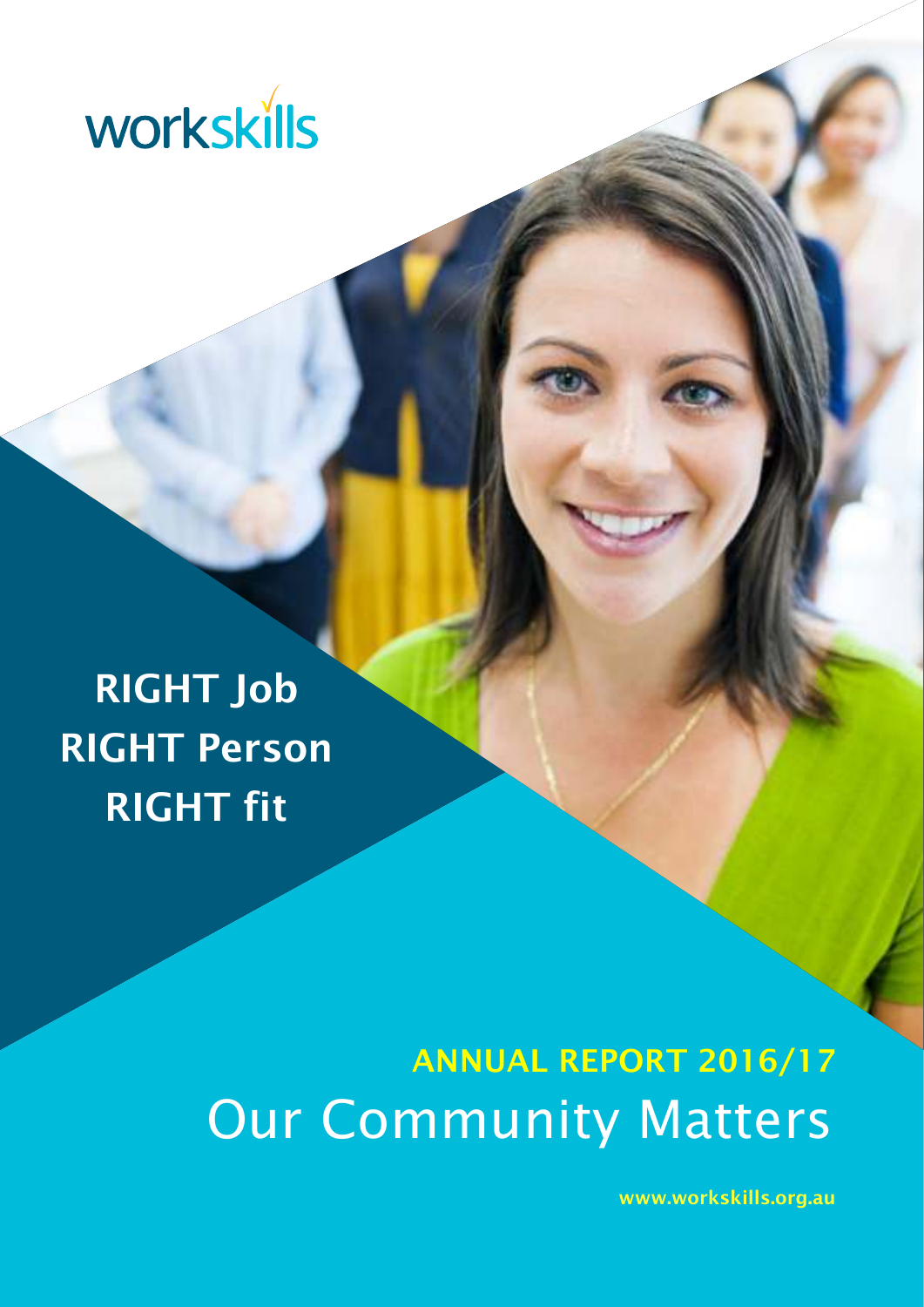## TABLE OF CONTENTS





 Assisting Southern Tasmanians to gain sustainable and meaningful employment

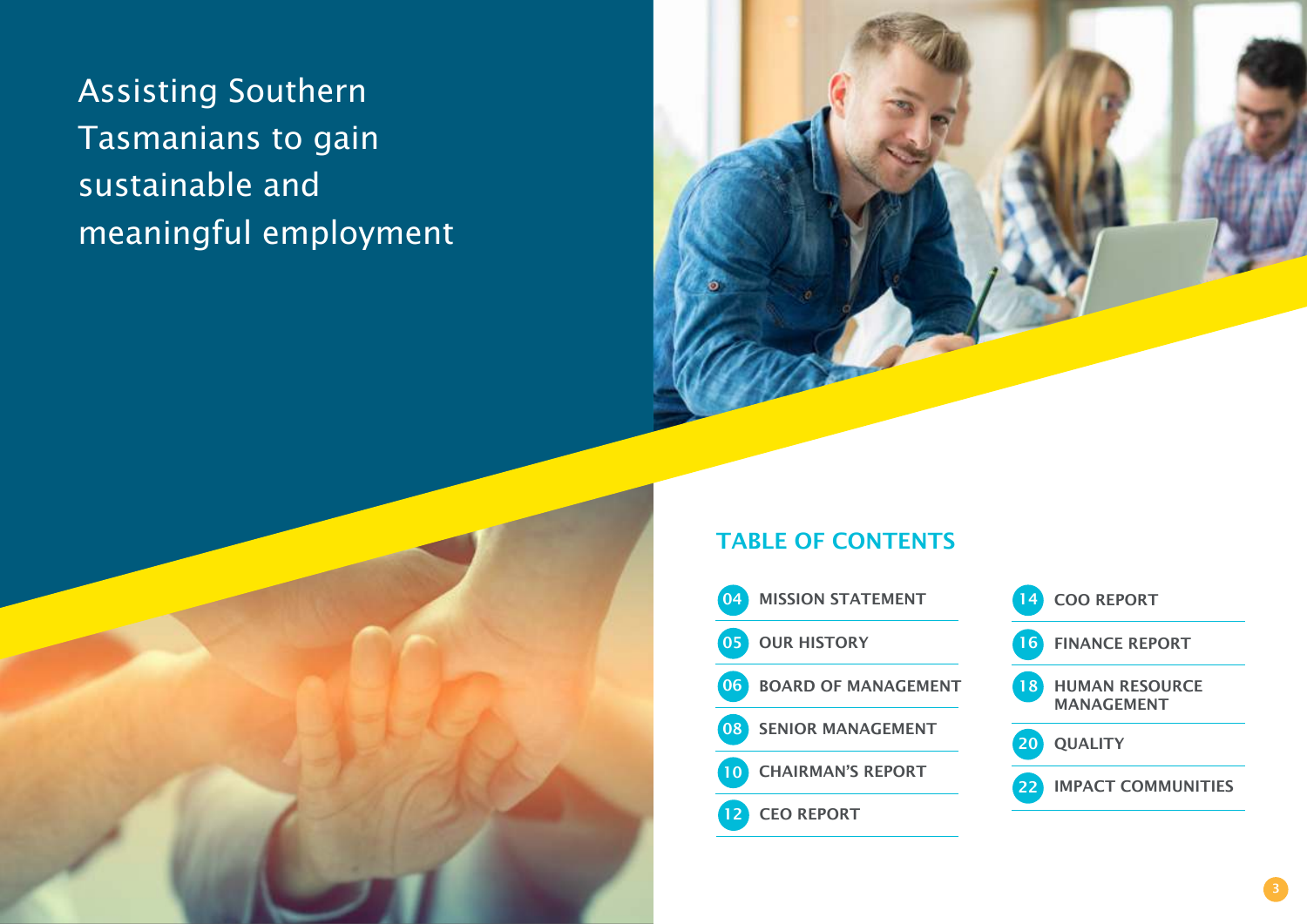# MISSION STATEMENT

### OUR VALUES

### Making a positive difference

Every person and organisation that connects with Worksills is important. Everything we do is intended to facilitate skills and employment and to assist individuals and communities.

### Respect and Integrity

We respect the rights, aspirations and diversity of individuals and the communities in which they live' and their entitlement to acceptance and courtesy. All staff actively demonstrate fairness, honesty and accountability in all dealings with one another and all stakeholders. We observe accepted community standards.

### Teamwork and Commitment

Workskills staff are dedicated to working together, applying a mix of skills and expertise to deliver services that assist individuals and communities.

### Collaboration

We are committed to building positive relationships with stakeholders by working within partnerships to achieve mutual goals for the benefit of our communities.

### **OUR VISION**

Work • Skills • Community

### OUR PURPOSE

Building connections, creating opportunities and making meaningful employment achievable.

Workskills began in 1983 as the Bridgewater-Brighton Community Youth Support Scheme, providing community training and employment assistance to long term unemployed people in the area.

At the end of 1989, CYSS became Workskills Inc, operating as Bridgewater/Gagebrook SkillShare, with community based projects operating in the Bridgewater/Gagebrook area, New Norfolk and at Ellesmere Farm.

SkillShare successfully provided training in a wide range of areas including aged and disability care, horticulture, construction, retail, cleaning and literacy and numeracy.

Workskills began delivering Job Network services in 1998 and is a leading provider of employment services to the community.

Workskills delivers high quality, individualised services to people looking for work and to employers. We have operational sites at Bridgewater, New Norfolk, Glenorchy, Hobart, Rosny, Huonville, Sorell and Triabunna with our corporate office in Bridgewater.

- As a jobactive provider, Workskills continues to provide employment services to fulfill our vision: Work • Skills • Community.
- Workskills is contracted to the Federal Government through the Department of Employment (DoE) to provide services to eligible job seekers registered through Centrelink and referred to us.
- Workskills assists job seekers with one-onone support to help them find and keep a job, depending on their individual circumstances and needs.
- Workskills gives employers access to a free service that can help them find staff. Workskills assists employers with support that's tailored to meet their individual business needs, from recruitment advice, to candidate screening and short listing, to skills training for job seekers. They may also be eligible to receive financial incentives for recruiting staff through jobactive

**III** jobactive .<br>an Australian

Workskills Employment Solutions is a not-for-profit community organisation which has assisted thousands of people to access training and find ongoing, sustainable employment.



Work • Skills • Community

RIGHT Job RIGHT Person RIGHT fit

# **OUR HISTORY**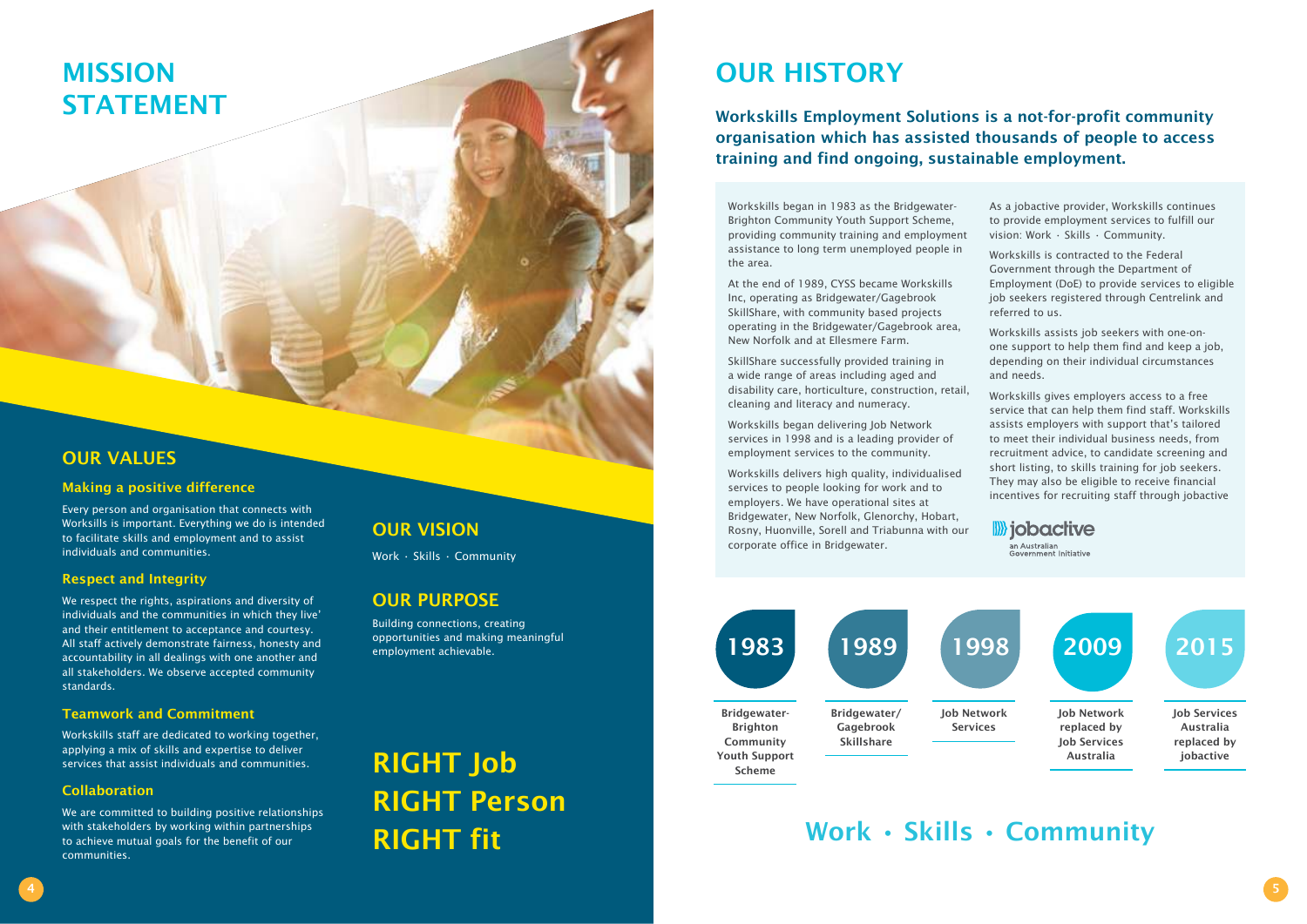### Christopher Bevan

### (Retired) Industrial Relations Manager, Forestry Tasmania, 22yrs, Chairman of the Board

Chris joined the Workskills Board 13 years ago and has been the Chairman for the last 12 ½ years. After retiring from Forestry Tasmania, he was looking for an organisation where he could give his time to help people and Workskills has proven to be the perfect fit.

**Government** Deputy Chair of the Board

Chris appreciates working with an excellent Board, a strong leadership team and dedicated staff. He recently completed and graduated from the Australian Institute of Company Directors Course, covering the compliance and performance requirements of an effective Board.

Heather Chaplin-Alomes Senior Human Resources Consultant, Tasmanian

Heather joined the Board in October 2008 and became deputy Chair in November 2009.

Heather has an extensive background in the employment, vocational and training sector with more than 23 years' experience working in the industry with for-profit and not-for-profit providers and Government. She joined the industry working in human resources on a large industrial site and has seen first-hand what vocational training can do to benefit individuals and the organisations in which they work. She has also worked as a frontline employment and training coordinator for a not-for-profit organisation.

Heather has an excellent understanding of the issues that face employment services providers and is committed to working with the Board and management of Workskills.

### Chris Hughes General Practitioner Secretary of the Board

Chris Hughes has been a member of the Workskills Board and its precursors for over 26 years. As a GP in Bridgewater, he has long had a passion for the principles and practice of social justice and the right of everyone to reach their full potential.

Chris is the current Royal Australian College of General Practitioners Tasmanian Faculty Censor with local and national responsibilities in relation to GP Assessment and Policy. He is also a member of the Queens Domain Advisory Committee advising the Hobart City Council in all matters relating to the planning and use of the Queens Domain.

### Stephen Luttrell Treasurer of the Board

Born and raised in Hobart, Steve completed a Bachelor of Science (Forestry) at the Australian National University. On return to Tasmania he worked with the Forestry Commission and Forestry Tasmania including roles in senior management, operational management and sales and marketing. He also has experience in private enterprise through secondment and then through project work

subsequent to retirement.

Steve has been a Board Member of Workskills for 11 ½ years and is also a Director of the Forest Practices Authority.

### Bernadette Ulbrich-Hooper Barrister and Solicitor

### Co Treasurer of the Board

Bernadette was born and raised in Tasmania and completed her university studies at the University of Tasmania and Charles Sturt University. She joined the Workskills Board in 2012 and is a Barrister and Solicitor, qualified wine maker and veterinary nurse. She has a strong background in training and development, lecturing and tutoring.

Bernadette spent 10 years living in Melbourne and working in all facets of the wine industry; primary production, quality control, bottling, wine retail and sensory education.

Bernadette graduated from the Australian Institute of Company Directors Course, covering the compliance and performance requirements of an effective

Board, and is presently working for the Australian Institute of Company Directors as a Member Relations Executive. Bernadette is also a board member of the Hobart City Mission and serves on the Finance, Investment & Property Management Committee.

### Iain Frawley Board Member

Iain has extensive background experience in public administration, having spent considerable time in senior roles in both the federal and state public services. In addition Iain has been actively engaged in community activities on a voluntary basis where past roles have included membership of the Boards of Management for Jobmatch Inc. (now Wise Employment) and Project Hahn, and as President of the Friends Football Club. Currently Iain is involved in a voluntary capacity with Workskills and the Hobart City Football Club. Iain holds a Master of Public Administration and Graduate Certificate of Corporate Governance. He has been a Workskills Board Member since 2001.

### Robert Flanagan Industrial Relations Practitioner Board Member

Robert is an Industrial Relations practitioner with over 23 years' experience and has a strong commitment to social justice. Robert is currently the Assistant Branch Secretary for the Tasmanian Branch of the Australian Workers Union and Vice President of the Industrial

Relations Society of Tasmania. Robert has been a Board Member of Workskills for 9 ½ years.

### Louise Wallace Board Member

Louise joined the Workskills Board in 2009. Born and raised in Hobart, she has 20 years of experience in Sales and Marketing working within the Private Health Insurance Industry dealing with both government and private sectors.

Louise has also worked within the employment, vocational and training sectors for both for-profit and not-for-profit providers.

### Leigh Delaney Board Member

Leigh joined the Board in 2015. He has varied experience in the community sector with not- for-profit organisations having worked in operational and managerial roles. He has worked with a number of organisations under previous Government employment contracts and is presently employed in human resources in the Aged Care Sector. Leigh has a passion for supporting people to live full and meaningful lives and to have access to the resources they need to reach their full potential.

### BOARD OF MANAGEMENT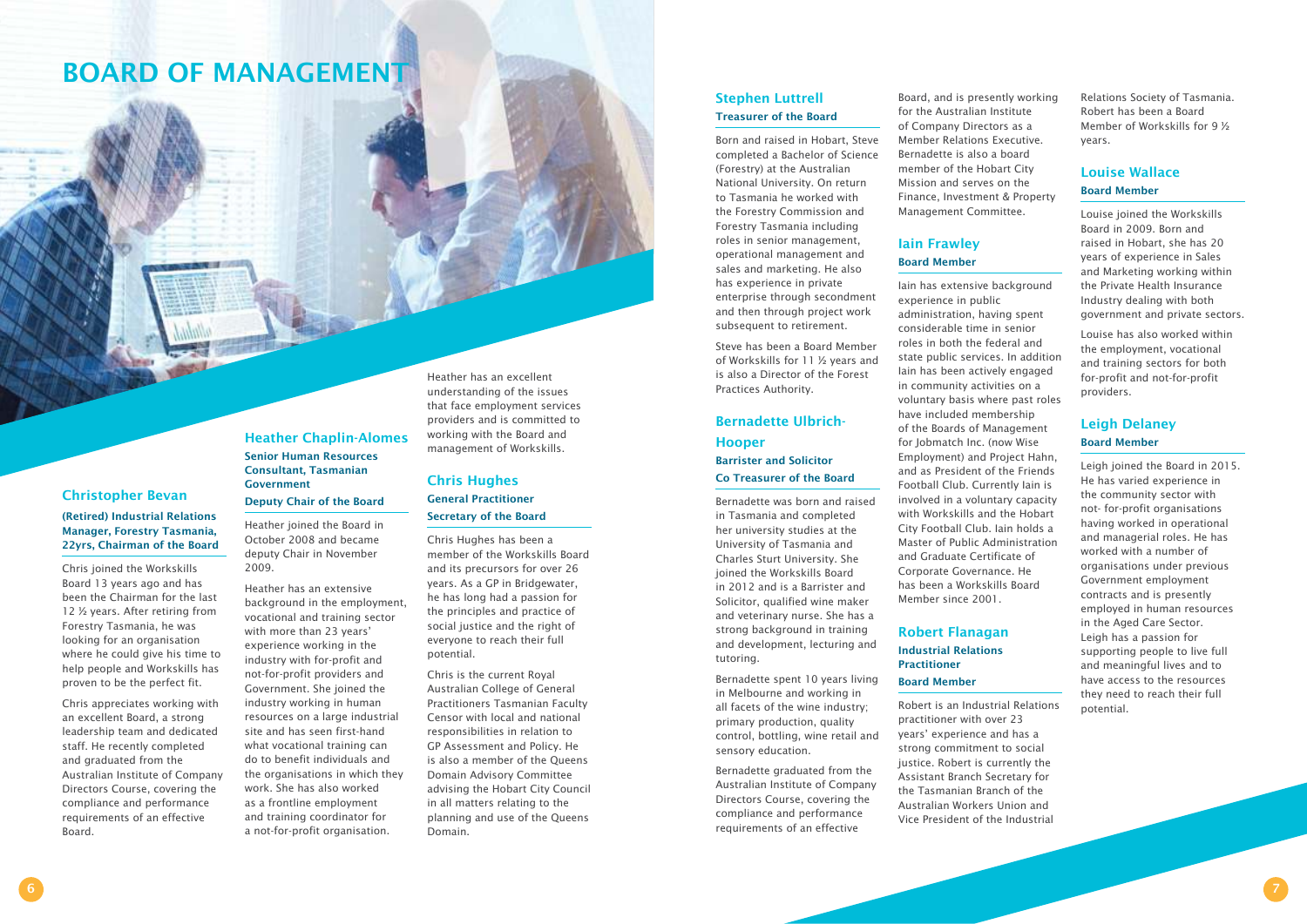Kristy started as a Finance and Admin trainee with Workskills in 2009, completing her Cert III in Business with Workskills Training and Development (RTO). After completing her traineeship, Kristy commenced in a Finance and Administration role for the Accounting and Finance Team.

Over the last 8 years Kristy has worked in many support roles throughout the organisation across Finance, Human Resources, Corporate Support and Administration, before being appointed to the position of Finance Coordinator in 2015 after a restructure of the Finance Team. Kristy's skills, experience and understanding of the business along with her ability to adapt to change put her in the perfect position to take on the additional responsibilities and challenges that came with this role.

Since the beginning of the jobactive contract, Kristy has provided the Senior Leadership Team with fantastic support. Her skills and contributions recently saw her move into a developmental role with the Senior Leadership Team as Finance Manager.

Since completing her Certificate III in Business, Kristy has completed her Certificate IV in Human Resources and Certificate IV in Work Health and Safety and is currently undertaking her Diploma of Accounting.

### Fiona REID Human Resource Manager



Fiona commenced with Workskills in a management role in 2009, overseeing two of Workskills (then) four sites and was promoted to the Human Resource Management role in 2011. In 2013 Fiona completed her Graduate Diploma of Human Resource Management, is a Certified Member of the Australian Human Resource Institute (CAHRI) and is experienced in both corporate and non-profit settings. Fiona has an extensive background in HR generalist affairs, including experience in employee recruitment and retention, staff development, mediation, conflict resolution, benefits and compensation, performance management, HR records management, HR policies development, legal compliance and negotiating Employee Collective Agreements.

With the successful bid for the 2015-2020 jobactive contract Workskills saw a major organisational restructure with Fiona taking on the role of Corporate Services Manager in early June 2015. This role encompasses the management of the Human Resource and Finance Team. Her previous experience as the Operations Manager of a manufacturing plant saw the implementation of work flow schedules that improved productivity, the implementation of Work Health and Safety policy and practices and return to work processes. Prior to this, Fiona ran a landscape and design business in Melbourne for twelve years and has worked in Senior Management roles in hospitality in Melbourne and Perth.

### Helen HUDSON Quality Manager



Helen has been employed with Workskills since 2004 and during this time has worked as a Job Search Trainer, Employment Consultant and Site Manager before taking on the role of Quality Manager in 2013. She has also been responsible for the training and assessment of Workskills staff undertaking their Certificate IV in Employment Services.

As Quality Manager Helen is responsible for ensuring that Workskills obtains and maintains certification against an approved quality standard as well as the Department of Employment's Quality Principles.

Helen has had a diverse work history. She has a Bachelor of Education and worked as

a secondary English and Social Science teacher before moving on to work with a major trade union. In this role Helen was involved in an extensive workplace reform project with a large Tasmanian employer, in conjunction with the Department of Industrial Relations, and was a member of the Tourism Industry Training Board.

Helen has also lived in Ireland for 7 years where she was employed by the government employment and training authority to facilitate training with supervisors working in various community employment projects in and around Dublin.

### Pat KLUVER CEO



Pat joined Workskills in 2005 as Founder and Executive Officer of Workskills Training and Development (RTO). Subsequently he also took on the responsibilities of Corporate Services Manager and Deputy General Manager.

As a training and development professional, Pat's consultations with a diverse range of industries and organisations proved excellent exposure to the needs of employers in Hobart and Southern Tasmania. Under his leadership, Workskills RTO focused on VET to link job seekers to employment in local industries, develop work preparation programmes for those doing it tough and also formal skills development for Workskills staff delivering employment and support services.

In 2009 Pat was promoted to the position of Deputy General Manager taking on responsibility for the RTO, marketing, work experience, special projects and providing high level support as a member of the Workskills Executive. Pat's management training and experience provided him the ability to understand and manage complex Employment Services contracts. Pat's skills and contribution as Corporate Services Manager and Deputy General Manager led the Board of Management, in June 2015, to his appointment as Workskills' Chief Executive Officer. An advocate of lifelong learning, he holds an Advanced Diploma of Management, Diploma of Training and Assessment, Certificate IV in Human Resource Management, Graduate Certificate of Management (UTAS) and recently completed an Advanced Diploma of Work Health and Safety.

### Mark BRITTAIN Chief Operating Officer



Prior to Mark joining the Workskills Executive Team in 2005, he honed his extensive management skills operating in the demanding and fast paced retail sector. Mark has brought with him his knowledge and expertise in the areas of profit control, budget forecasting and staff management.

Appointed as the Operations Manager for Workskills Job Network Services, Mark has seen a number of contract changes including the transition to Job Services Australia (JSA) in 2009 and most recently from JSA to jobactive in 2015 which he now holds the role of Chief Operating Officer. Mark and his team manage the operation of five fulltime and three outreach sites across the

Hobart and Southern Tasmania employment region. During his 11 years with Workskills, staff numbers have increased significantly to ensure Workskills has been able to continue to deliver excellent employment services to the increasing number of clients across Southern Tasmania. Mark has played an instrumental role in maintaining Workskills current ranking in the current Employment region and continues to further his knowledge and expertise in the delivery of Employment Services.

### Kristy HOLBROOK Finance Officer



Kristy has been instrumental in 2016 in re-defining the parameters for the organisations financial management. This work has seen a major overhaul and review of Workskills financial management system across all levels of the organisation. In 2017 Kristy was invited to be a member of the Senior Leadership Team, which provides the highest level of strategic direction for Workskills. To enable Kristy to have the necessary skills and knowledge to manage this process has been her 8 years with Workskills growing her knowledge, experience and most importantly her leadership skills.

# SENIOR LEADERSHIP TEAM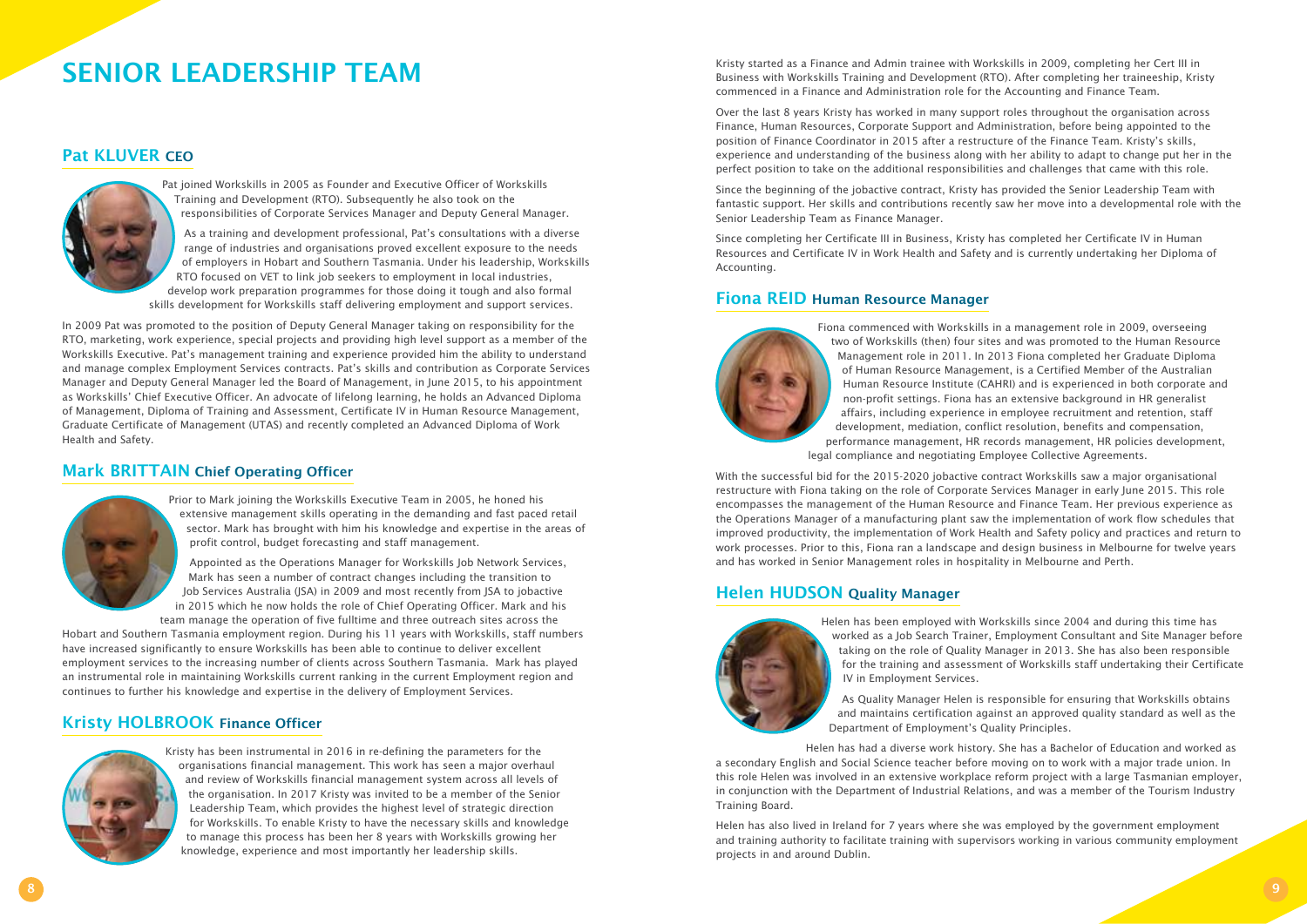As Workskills heads into 34 years of operation there is an ever increasing need to maintain the highest level of governance.



CHAIRMAN REPORT Chris BEVAN

2017 has proven to be another successful year for Workskills. Firstly let me take the opportunity to thank my hard working volunteer Board that have provided excellence in leadership and support over the year. As Workskills heads into 34 years of operation there is an ever increasing need to maintain the highest level of governance.

This past year has seen a significant amount of progress on developing a new approach in the way in which we invest in our local community. The development of strategy ensures our surpluses are invested with returns being distributed back into the communities that we are a part of.

Workskills has a strong culture, developed over 34 years, that focuses on our community. I am proud to report the Board have approved and supported donations of 2 vehicles this year. The PCYC at New Norfolk has received a Ford Transit bus that now enables the effective movement of youth that would be otherwise disengaged. This is having a significant impact in the Derwent Valley by getting disadvantaged young people into programs that involve fitness, teamwork, and friendships creating a sense of belonging. The second vehicle that has been donated was a Nissan Dualis. This was handed over to Jordan River Services for their driver mentor program in the Brighton municipality. This provides a vehicle that is used to assist people obtain their licence, significantly enhancing their contribution to community.

The Board are delighted that the organisation has maintained its outstanding 5 STAR performance



over the course of the year. It is very evident from these ratings that we continue to be very successful in helping and guiding our clients to transition into sustained employment. From a Board perspective we know the team has worked extremely hard to maintain the focus on what we are really here for, and that is to work with our local communities to help alleviate hardship through gainful employment.

Three years ago Workskills seized the opportunity to diversify operations and established Impact Communities. Impact has gained notoriety for working with youth and this year has seen a significant chapter unfold with being awarded an Empowering Youth (EY) contract. EY is a Department of Employment contract that provides funding for 2 years, enabling the Impact team to further increase its scope into the youth area.

The economy in Tasmania is certainly buoyant and there are some fantastic prospects available for many of our clients, but unfortunately it is not the case for everyone. We are proud to be assisting our clients that haven't been fortunate enough to find opportunities by being there to provide support and direction.

From a Board perspective, Community is vitally important and no more than our very own Workskills Community. The whole Workskills team contribute to making a difference in such a committed and respectful manner to assist our local communities fulfil aspirations.

I would like to take the opportunity to thank my fellow Board members, the Senior Leadership Team and all the staff, it has been another great year and I feel proud to lead a team that cares so much about what we do.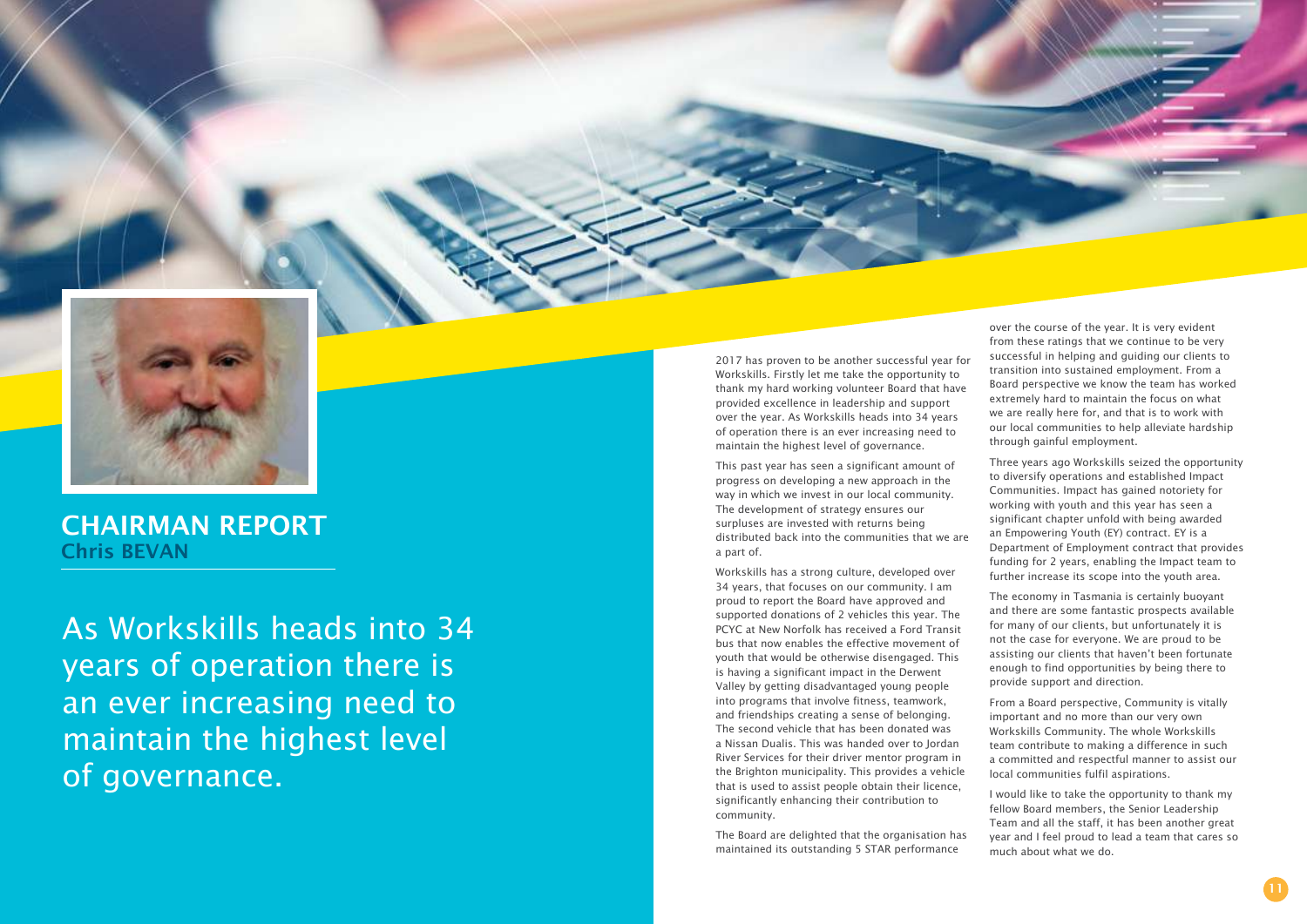### CEO REPORT Pat KLUVER

As you may have noticed on the cover of this year's Annual Report, "Our Community Matters" is the key theme and for a not-for-profit organisation like Workskills to thrive and prosper we must harness the power of our local communities.

"Our Community Matters" is very encompassing for us, as our communities are extremely wide ranging – from our clients, to organisations that we work closely with, to our local employers, to the Department of Employment and most importantly the internal community of Workskills Inc. Without the Workskills community we

couldn't be the best, we couldn't provide the level of service to our clients and we couldn't help and support each other the way we do. As you will see through our Annual Report there has been considerable Investment in our Community and it takes different shapes, different focuses, sometimes it is inward and sometimes it is outward, but the Board and the Senior Leadership Team are totally committed to ensuring we keep investing in our people, which are our future.

### 34 Year History

2017 marks a 34 year history of Workskills working to support our local communities. A very important strategy that the Board of Management and Senior Leadership Team have been engaged in, is our Community Investment Strategy. This concept started as a result of the question "How can we better support our local communities for the "long term". This led us down a path of sourcing professional advice and setting up a framework to ensure the fantastic work that has been achieved in the last 34 years will never be lost. The Workskills "perpetual fund" is designed around having surpluses invested in long term investments and using the interest gained to support projects that meet our Objects of Association. The Board has worked very hard to support the CEO in this very important initiative and next year will see our Community Investment grow 4 fold what it has traditionally

been. Excitingly there is a solid framework around the management of our surpluses where we can ensure this can continue into the future. The Community Investment Strategy gives everyone that has worked or volunteered their time at Workskills over our 34 year history a legacy that they can be proud of, knowing their work will help our community well into the future.

#### 5 STAR provider

The second year of jobactive has seen us consolidate our position as the number one provider in our region. Workskills remains as the only 5 STAR provider in our contracted area of delivery. The staff have worked extremely hard and continued to excel in preparing people to enter the workforce. Across all areas of our business we can see that all our people are committing to what is really important; to engage with clients and employers. Our Employer Services Team has recently moved into a larger premises and are taking the opportunity to become even more active in the employment market.

This year has seen a renewed level of external scrutiny in terms of Rolling Random Samples, Monitoring visits and major compliance audits. It is rewarding that Workskills remains with a fantastic record in all areas of our compliance, testimony to a focused Quality team and everyone right across the organisation.

### Mentoring Programs

We are in the "people" business and therefore we must enable and develop our own "people" to give them the capacity to help others. People are a critical component of our business model, and in 2016 we embarked on our "Ground Up" and "Mentoring" programs. "Ground Up" is vital to our success, by bringing new people into the business, who will be the leaders of the future, we are developing our own talent. Our first two trainees in "Ground Up" have competed for fulltime permanent positions within our business and were successful, and this is within only eight months of the traineeships commencing. The initial success of "Ground Up" has given us the confidence to further expand the program and we now have six young people engaged. In 2016 we commenced our official mentoring program that saw six people involved, already the results have been fantastic with two internal promotions and the program being extended with now ten people involved for 2017.

#### Impact Communities

Our own Community brand, Impact Communities has had a frantic year. There has been fantastic feedback and evaluation data on the Families and Schools Together program and the team have all been instrumental in changing a large number of lives for young people in school. A key component of this, International program, is involving children, parents and the school together. Coaching Young People for Success has been gaining momentum and the program has cemented a place in the Impact range of offerings. The last part of 2016 saw a tender being awarded to Impact called Empowering Youth. The result of this has enabled Impact to further help young people in our community by providing 150 opportunities for participants to have a taste of the entrepreneurial world. This strength-based program enables and assists clients to explore what they are good at and define ways to get that product or service to market. This has been a rapid journey for the Impact team, with only two months to get a new office, five staff and develop a program, safe to say there has been a considerable amount of work achieved.

To enable Workskills to continue doing the great rewarding work we do, we need to be in a sound financial position and 2016-17 saw us with close to budgeted profit results allowing us to contribute to our Community Investment Program.

The (volunteer) Workskills Board of Management have once again provided the highest level of support and governance to the CEO and this past year has seen an unprecedented level of "working together" for which I am very appreciative of. The Senior Leadership Team have been instrumental in getting our programs and initiatives from the White board to implementation. To every one of our staff and stakeholders thank you, you have all contributed to a fantastic year for Workskills.

As you can see, "Our Community Matters" is significantly more than one aspect. It is about ensuring we invest in all areas of our community and have processes in place to ensure we can continue to do so well into the future. I have a high level of pride in knowing the work that has been achieved over the last 34 years, but even more knowing the capacity of Workskills to increase our investment well into the future.

# 2017 marks a 34 year history of Workskills working to support our local communities.

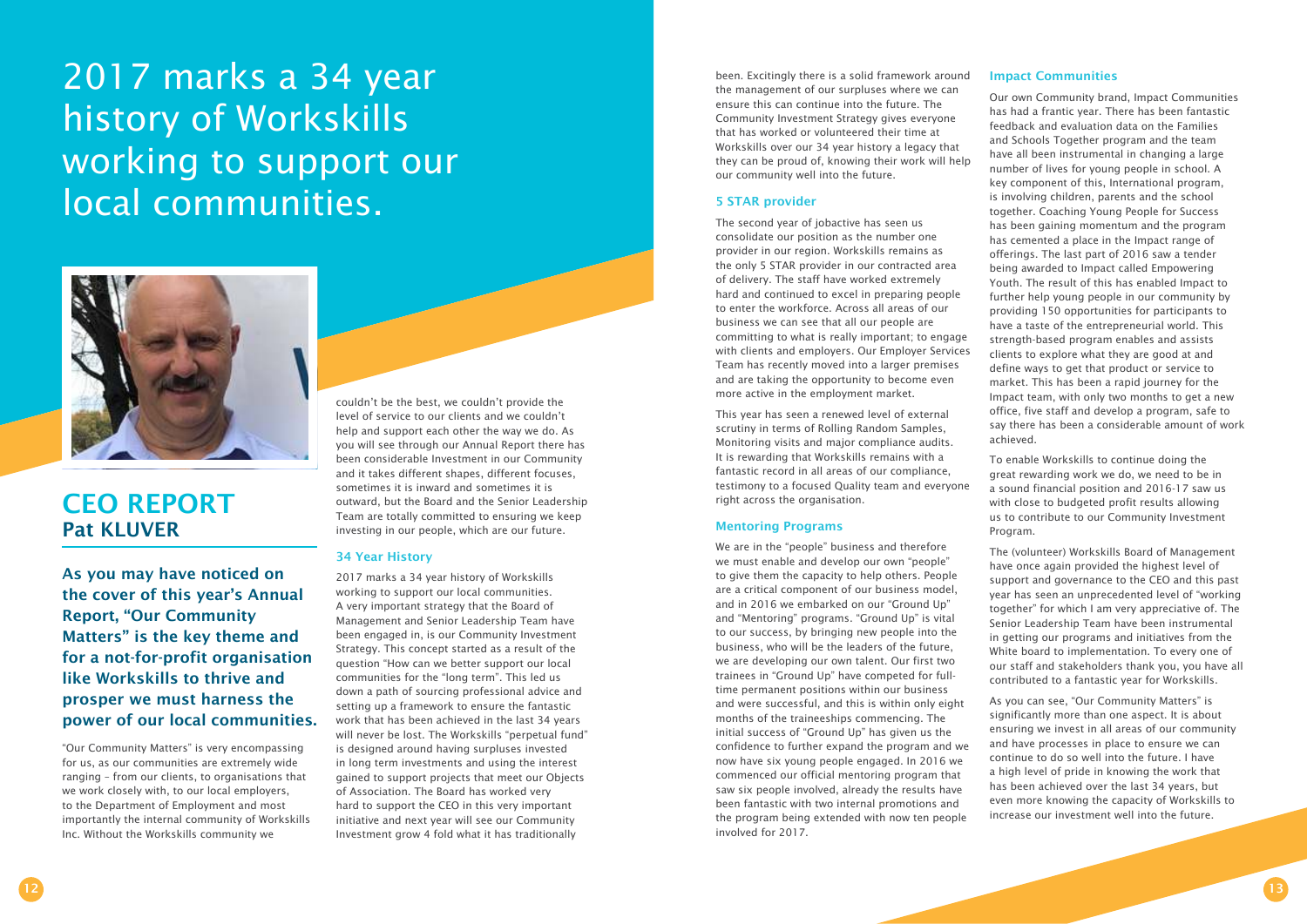### At the end of this financial year marked 2 years for jobactive, and boy has this time passed quickly.

Like our first year of jobactive, this past year we really have tried to keep our focus on what supports and makes a difference which helps clients to enter and remain in the workforce. There is no doubt things got a little tougher this year, which makes it all the more pleasing to say we remained at 5 stars and continue to be ranked as the number one provider in our region.

Over the last year there has been quite a few really "good news" stories that encompasses what Workskills Inc. is all about, and highlights when we are all working in the same direction, good things happen. None more so than Tegan's story (below).

A major component of any employment services contract is Job Seekers undertaking activities to meet their mutual obligations. Sometimes people have a negative view of some activities, especially when the term "Work for the Dole" is used.

activity have resulted in sustainable employment for her which she loves.

There has also been a major focus in the area of job preparation, employability skills and work readiness offer to client at sites. With the introduction of the Australian Governments PaTH (Prepare, Trial and Hire) initiative earlier this year, this has also proven to be quite a valuable addition to our tool kit of training options for the under 25 year old cohort. Our very own "Workskills Realise" program continued working with clients who needed employability skills training as well, who initially may not be able to cope or manage with a 3 week training course.

Our Employer services team has had an exciting year with relocating from Moonah to Molle Street in a joint venture with Impact Communities. However, the move didn't slow them down and they continued their good start to jobactive by increasing placements generated from this team compared to the first year. Expanding on the "industry pre-employment training" concept helped this increase, it also strengthens partnership with Industry, industry training organisations and employers that ultimately lead to strong employment outcomes. An example of this is the recent collaboration between Drysdale and Workskills resulting in 9 out of 10 participants gaining employment in the hospitality sector, and is another good example of, "if we work together good things happen".

Anglicare approached Workskills earlier this year as they wanted to partner with a local provider to help them deliver a pilot program funding from Department of Health and Human Services. The program is looking at ways to help people that have found work, to stay in work and better equip them with the tools to get the best from work, financially. Whilst the program is primarily focussed on providing financial capability service, it also adds to motivation, goal setting to stay in employment, strategies to deal with navigate life challenges and also allows pathways into other support services Anglicare offer. A co-location arrangement is in place at our Rosny office, with a Community Service Worker from Anglicare working out of our there a few day a week. Although this pilot is still in its early stages, we are excited to see what influences this has on making sustainable employment achievable for participants.

Whether its gaining 'work like' experience on a Works for the Dole activity, participating in pre-employment training, working with our employer services team, or being involved with a pilot, whether you are a Work for the Dole host, an employer, training provider or community organisation, what is very clear to us is when all involved and work towards common goals, more broader community benefits are realised.





### COO REPORT Mark BRITTAIN

However, here at Workskills, we work extremely hard to set up Work for the Dole activities which provide a "Work like" experience as well as gain community benefit.

A Rosny job seeker Tegan had previously worked with Telcos and in retail, but didn't enjoy it - her interest was in horticulture. When she was approaching the Work for the Dole Phase she was asked which activity she would like to participate in and she chose a horticultural activity working within the Clarence City Council municipality. On this activity, Tegan was able to gain practical skills and realised she really enjoyed this type of work. She was also able to use her Work for the Dole supervisor as a referee; someone to tell an employer about her skills, interest, commitment and reliability.

Tegan used her initiative to approach the Clarence City Council to ask for work, stating that she had all the PPE she needed and knew what the work involved as she was doing the Work for the Dole Activity in the area.

The council agreed to interview her and Tegan was offered a part-time traineeship as a "Parks Ranger", a title she loves. Tegan has just been advised that her traineeship will become full-time from next year because she has proved to be a valuable employee.

When asked if she has any advice for job seekers coming into the Work for the Dole Phase, Tegan replied "Be Motivated". Tegan realizes that her own motivation and drive, together with Workskills' support and the Work for the Dole

"if we work together good things happen"

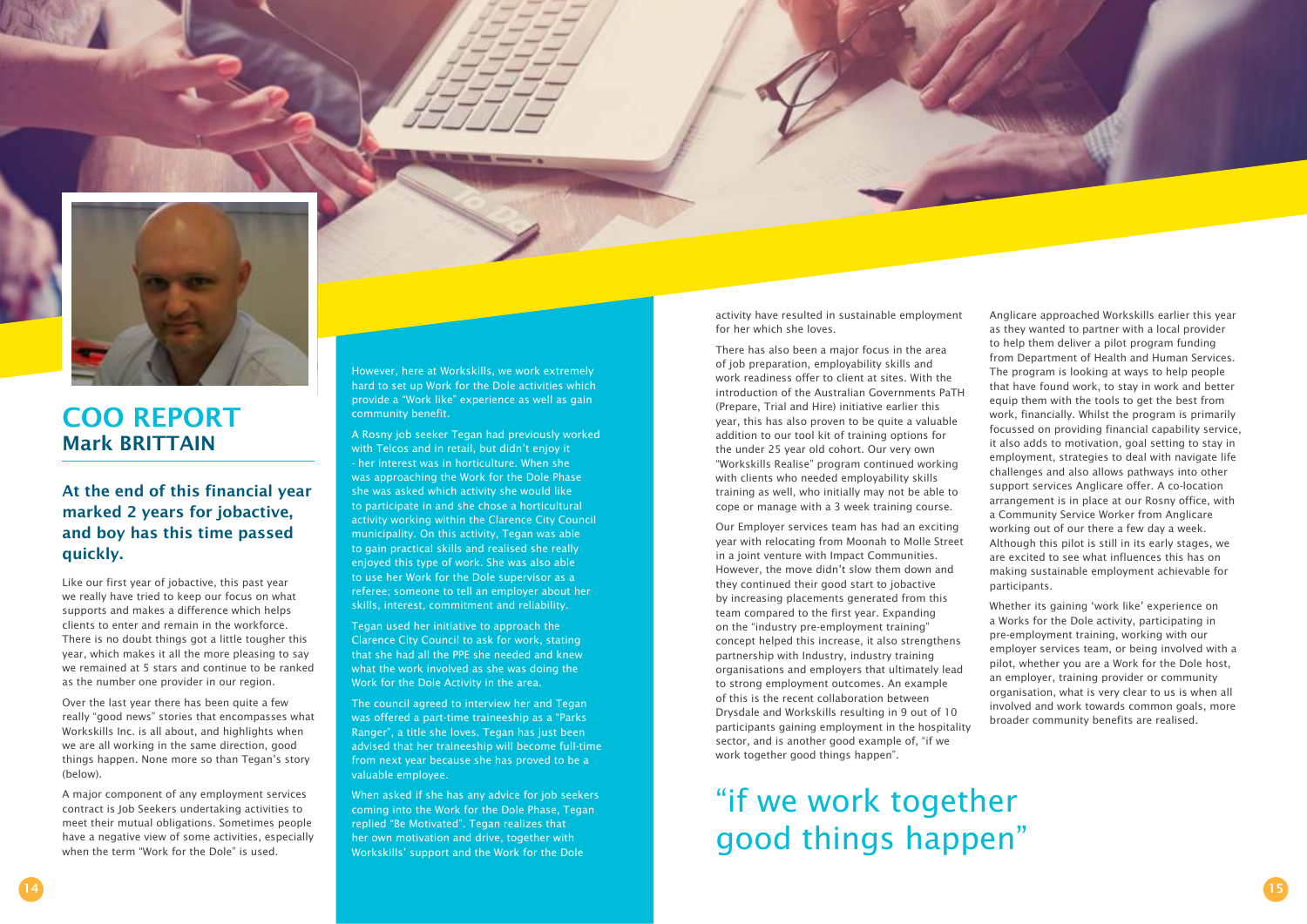The second year of jobactive has seen another successful year for Workskills with our financial result ending up just shy of our budgeted profit. This has been a solid result and shows the determination and commitment for all our people at Workskills.

We have recently completed our 2017 financial audit and will now be preparing our reports and statements for the Australian Charities and Not-for-Profit Commission (ACNC) to ensure we maintain our not-for-profit charity status.

There has been a considerable investment in our community this past year including the partnership and donation of two of Workskills vehicles to our local communities in the Derwent Valley and Brighton Municipality. The first was the donation of a Ford Transit bus to the Derwent Valley PCYC to provide transport to assist with the programs delivered in the Derwent Valley. The second was a Nissan Dualis donated to the Jordan River Service Inc. for the Top Gear Learner Driving Mentor Programme.



The "perpetual fund" is a perfect way to ensure that Workskills' legacy will live on well into the future and is a strategy that all of us at Workskills are very proud of and excited to see continue to grow.



FINANCE REPORT Kristy HOLBROOK

Workskills are extremely proud to be working in partnership with the Derwent Valley PCYC and Jordan River Service Inc and further investing in our local community to make a real difference. We know that not having a licence can be a major barrier to employment for jobseekers and the donation of the vehicle to the Top Gear Learner Driver Mentor Programme will help support more residents of the Brighton Municipality to obtain their licences sooner and help employment in the community.

### Perpetual Fund

Our Community Investment Strategy is an extremely important focus for Workskills as it means we can reinvest in our local communities. This past year has seen Workskills move into a new way of thinking in regards to how we manage our accumulated surpluses. This saw the development of Workskills ''perpetual fund'', a strategy for Workskills to invest our surpluses in to long term investments with the primary goal to generate income to allow us to fund programs and initiatives in line with our Objects of Association and ultimately further our charitable purposes. The ''perpetual fund'' is a perfect way to ensure that Workskills' legacy will live on well into the future and is a strategy that all of us at Workskills are very proud of and excited to see continue to grow.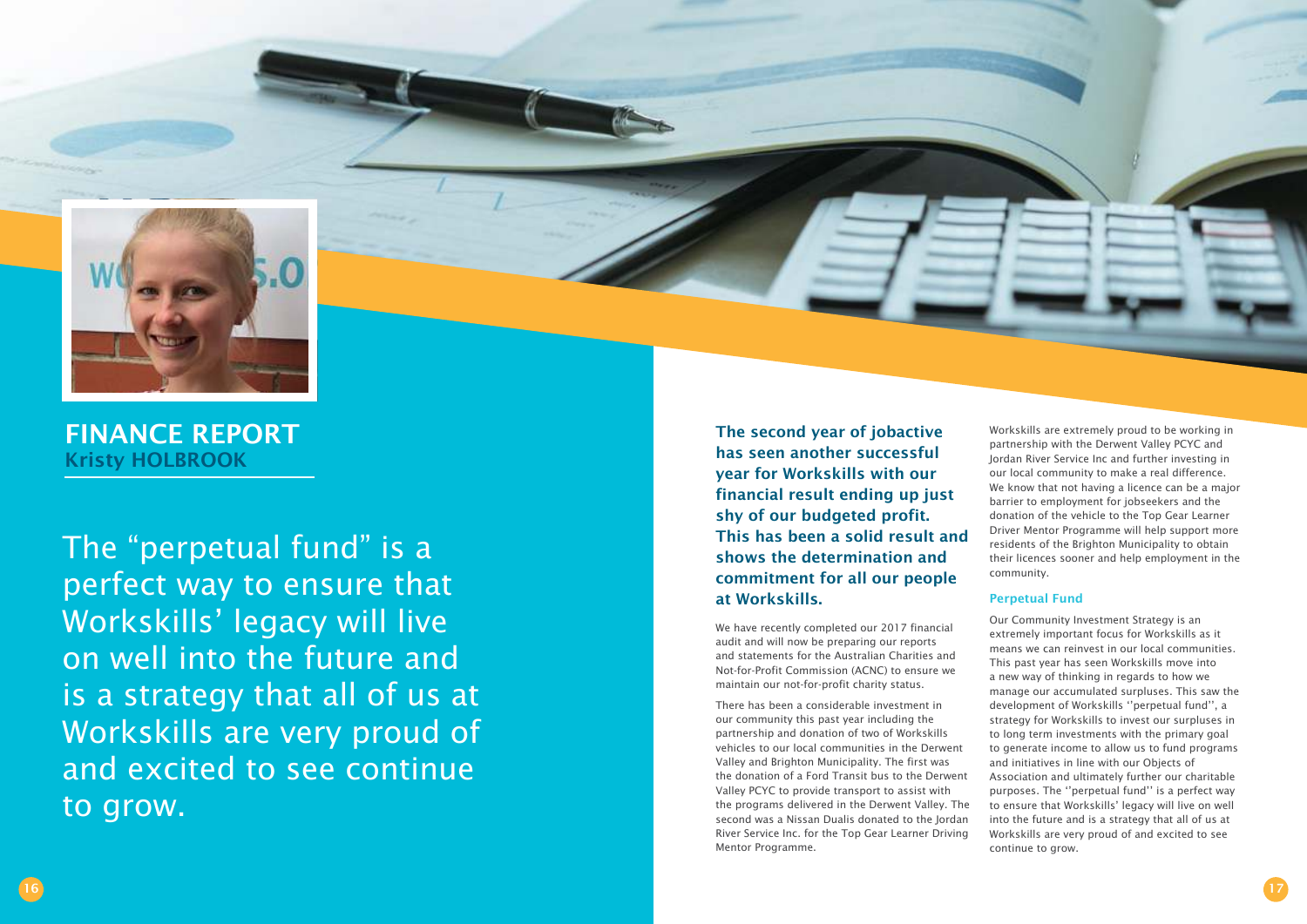### HUMAN RESOURCE MANAGEMENT Fiona REID



Many years ago, I commented to my then, eight year old son, that every year seems to fly by more quickly than the previous. His response to me was delivered with such authority that I felt sure it must be true. He stated, with resounding confidence, that as we age, the brain releases a chemical that changes your perception of time. Sounded plausible and left me feeling somewhat imprudent, but I think he was on to something and this past year has been no exception. I still feel like I am recovering from Christmas 2016 and already I am planning this year's festivities.

Workskills Christmas celebrations are an opportunity for the Board and Senior Leadership Team to thank the community that is, Workskills Incorporated. Last year we tried a different Staff Christmas celebration with teams having a lunch or dinner at a time that suited them. This year we are bringing back the staff BBQ with no less than 82 confirmed attendees. Not only do our

a testament to the interconnectedness of all our staff and I could not be more pleased.

With my focus settling back into the Human Resource space, I have been able to turn my attention back to my area of expertise as I pass the Finance mantle to our newly appointed Finance Manager, Kristy Holbrook.

### Ground Up Program

One of the most exciting additions to the Workskills line up has been our Ground Up program. This program is designed to bring staff in at an entry level and develop their skills and expose them to all areas of the business. The aim here is to future proof Workskills, ensuring our leaders of the future are experienced and well rounded. This is key to the on- going success and support of both our own internal community and those members of the local community that we offer support and assistance to. We have already seen the success of this program with two of our original Trainees catapulting into fully fledged Support Centre Officers and the recruitment of an additional four Trainees all of whom are undertaking a Certificate III Customer Engagement.

#### Performance Reviews

There has been much debate in the HR world over the last few years as to the benefit and relevance of performance reviews. Personally, I believe if they are used for the purpose of staff development they can be a powerful tool and this past year has certainly indicated this to be the case. With a bit of a new look and a 'tweaked' follow up process, training and professional development for most staff has either been undertaken, reviewed or locked in. Our performance reviews are designed to focus on support and assistance with the view to ensuring any skill gaps are identified and the appropriate training can be put in place.

### Workskills Mentoring Program

The Workskills Mentoring Program is now in its second year and we have had a 100% increase in participation in this year's intake. Participants range from frontline roles to management roles and we have representation from our community arm, Impact Communities. At the conclusion of last year's intake we had an 'all participants' meeting and discussed what worked for some 'mentoring couples' and what did not. This style of meeting offers me the opportunity to assess the success (or failure) of these types of initiatives and assists with the implementation in following years. All in all, participants were very enthusiastic about their involvement with one of our Mentees from last year's intake moving into a Job Search Consultant role as a result of the mentoring and guidance received during the program.

### Workskills Employee Collective Agreement

As four years has now passed since the inception of the last Workskills Employee Collective Agreement, I have been working closely with our Workplace Consultative Committee with our newly inked agreement on the brink of implementation. The introduction of a Workskills Parenting Payment, up front access to personal leave for new staff and additional days available for job search in the case of redundancy all go to making this our best agreement yet. This agreement will meet the needs of Workskills staff as it has been the collective voice of the Workskills community that has driven the changes and created the workplace that we are all so proud to be a part of.

As always, the past year has thrown up some challenges and we have worked hard to navigate our way through them. Workskills will continue to deliver services to our Job Seekers, Employers and local communities because of the dedicated staff that really do make a difference to people's lives each and every day.

staff create our community, but so too do the husbands, wives, parents, partners and children of our dedicated teams. The focus will be family this year with lots of activities planned for all the kids of which we have a growing number each and every year. The enthusiasm and excitement shown by all staff at the prospect of having a 'whole of Workskills' event is certainly

One of the most exciting additions to the Workskills line up has been our Ground Up program.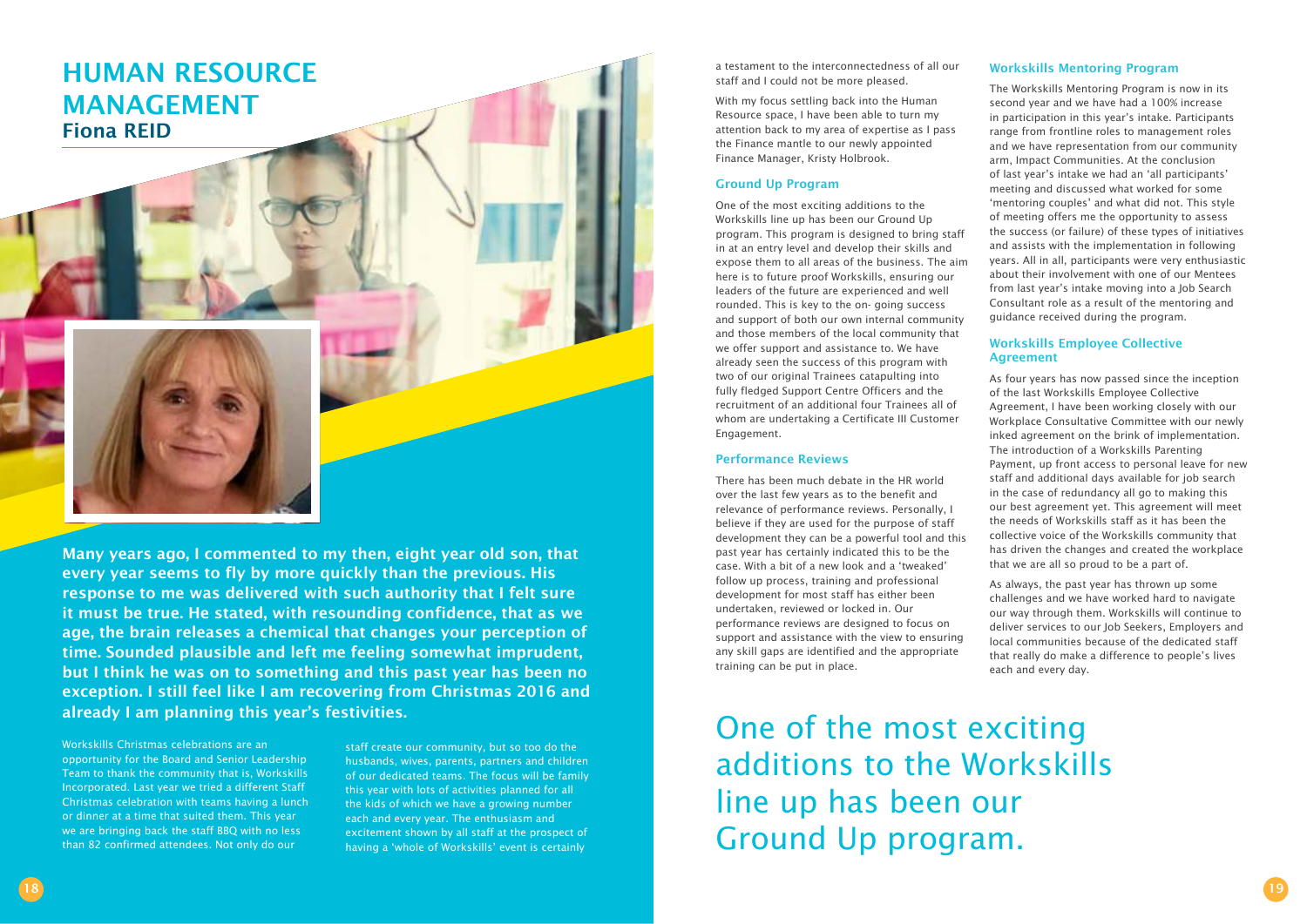Workskills' Quality Management System has a number of Quality Objectives that foster and encourage a culture of Continuous Improvement across the organisation. We have successfully achieved this by:

- Identifying potential risks to the organisation, implementing appropriate Risk Management strategies and developing Action Plans to manage them;
- Conducting ongoing internal audits of our own policies, procedures and practices;
- Providing staff with the skills they need to perform their jobs;
- Encouraging best practice approaches to service delivery;
- Requesting feedback from all of our stakeholders; and
- Continually monitoring our performance against regional and national benchmarks.

### Quality Assurance – Certification

Workskills' commitment to quality is evidenced by our successes over the last 12 months, not just in our continued 5 Star performance rating, but also in the achievement of certification against the ISO 9001:2016 Quality Standard.

### Organisational Quality Management

The most significant change in our systems this year has been in the introduction of a new Document Management System. This system, managed through SharePoint, is a more efficient way of managing policies, procedures, forms, templates and resources required by staff on a daily basis. It enables a more effective system of Version Control to be implemented, which is a crucial aspect of Quality Assurance.

One of the positives of the external audit process is that we are forced to critically evaluate our policies and documented procedures on an ongoing basis. With the introduction of the new Document Management System we undertook a review of all our policies and looked at ways of streamlining our documentation to reduce our 'internal red tape'. Feedback from our internal auditors has also provided us with further opportunities for improvement and in some cases a critical analysis of our processes leading to quite significant changes being implemented.

This year we also expanded our Internal Audit Schedule to include all operational aspects of the organisation, rather than just the front line. These have included Financial Operations, HR practices, Fraud Control, Risk Management, Continuous Improvement systems, Training and Professional Development, and Service Level Agreements with our Critical Suppliers.

The Continuous Improvement (CI) Committee continues to monitor all improvements implemented across the organisation and records these in our CI Register. External audits have consistently identified our approach to Continuous Improvement as being one of the major strengths of the organisation.

Risk Management is always an important issue for the organisation. The Risk Management



### QUALITY REPORT Helen HUDSON

In February 2017 an external audit was conducted by Global-Mark auditors that involved a review of all our policies and procedures, interviews with staff, and the critical appraisal of evidence against all the Requirements of ISO 9001:2016 Standard. The conclusions of the audit team included the following statement:

Workskills Incorporated has committed extensive resources to continue to develop and improve their Quality Management System not only to meet the requirements of the AS/ NZS ISO 9001:2016 standard, but to continually improve the business as a leading Employment Service provider in the southern region. The organisational culture and passion of all staff to go beyond their normal duties to achieve successful outcomes for job seekers, employers and the community is a credit to the senior management team.

The achievement of ISO Certification, coupled with our success last year in achieving certification against the Department of Employment Quality Assurance Framework (QAF) Principles, is testament to the dedication of all our staff to achieve, and exceed, targets and to be continually looking at ways to improve our performance. The auditors, once again, did not identify any areas of 'non-conformance' with requirements, which was great news.

The audit process is of course ongoing, and we will be required to undergo Surveillance Audits for the Department's QAF and three Post-Certification Audits for ISO over the next couple of years. However, if we continue our best practice approach to the management of our Quality Systems we should not have any issues in maintaining these certifications.

Committee has worked with the Impact team this year to ensure that suitable strategies are in place to mitigate any risks associated with the administration of the new Empowering Youth program. Work Health and Safety also continues to be a significant topic for the RM Committee, especially in relation to the management and supervision of Work for the Dole placements, which is a significant priority for the Department of Employment.

Best Practice Workshops were conducted with front line staff during the year to enable staff to keep up to date with requirements, develop more effective ways of operating and to better plan for the future. These Workshops occur on a regular basis and will continue into next year.

The Training and Development Officer has been kept busy since returning from Maternity Leave this year. She works with all new staff to ensure that they develop the required knowledge and skills to perform their duties effectively. We also ensure that whenever front line staff or management identify skill gaps, either through performance reviews or via self-audits, that these are followed up with staff to ensure that appropriate strategies are put in place to address them.

Specialist Claims staff within the Quality Team are responsible for submitting claims for payment for job Outcomes to the Department of Employment. Staff collect the relevant documentary evidence from either employers or job seekers and ensure that all the requirements of the Deed and the Guidelines are met. This of course would not be possible without our hard working front line staff helping job seekers to obtain work and providing quality Post Placement Support to assist them to remain in employment.

External audits have consistently identified our approach to Continuous Improvement as being one of the major strengths of the organisation.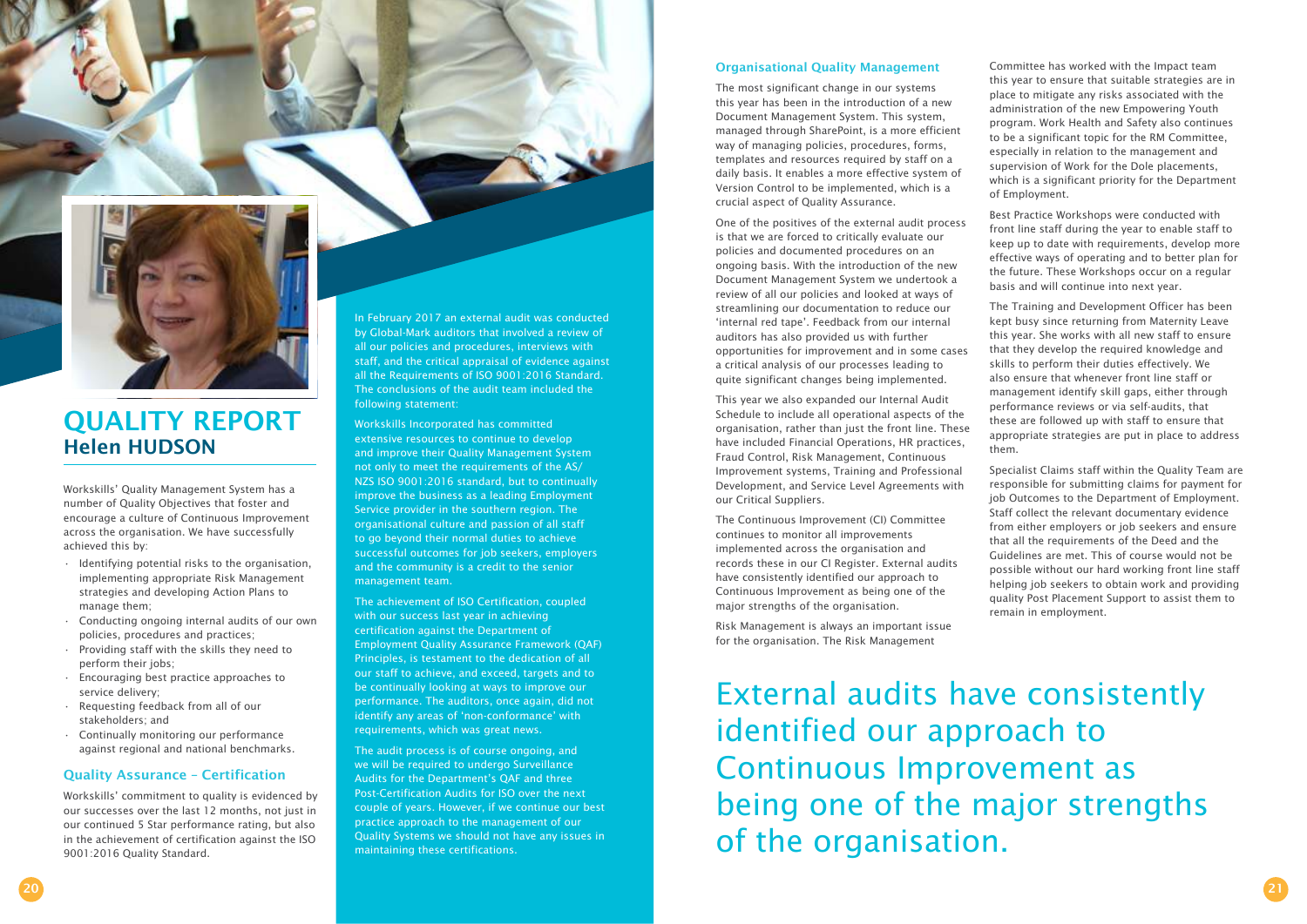### IMPACT COMMUNITIES Mark BOONSTRA



### *Realising Potential, achieving goals*

When I ponder the year that has been and reflect with the team, we seem to have a limitless amount of stories as to how we have achieved our vision.

Recently after an evaluation of our Families And Schools Together program a parent said, "The impact and change to our family was something that I never thought was possible". This parent went on to say how participation in FAST "saved" their family. It is stories like this and many others that give us the motivation to do what we do.

At the time of writing the last report Impact Communities was a team of three, now one year on we are a team of 8. This does not include the 25+ volunteers who have been assisting us in the delivery of our programs. It is true to say that the past 12 months have seen Impact Communities expand, stretch and change.

Our Mission is to increase opportunities for people and communities by delivering effective and innovative programs and services that address unmet needs. It is heartening to reflect on the mission and to say, mission accomplished. Well for this year anyway. The year ahead is looking somewhat full and exciting presenting even more opportunities.

The success of our Empowering YOUth initiatives tender was by far one of the past years greatest highlights. We have been able to establish Youth Entrepreneurial Services (YES), which at the time of writing has 50 young people engaged.

YES exists to promote young people's creative skills and employment potential through innovation, creativity and engagement in career development.

This innovative social enterprise assists young people to create, sell and market their products and services online and through pop-up stores and markets using uniquely designed retail modules. Keep an eye out for our pop-up shops around Southern Tasmania.

To date we have produced, chopping boards, candles, soap, tables, jewelery, printed tea towels and much more.

Thanks to our staff and volunteers for your commitment to make a difference in the lives of others.

### Some other highlights

Here are some quick stats on our other programs.

### Families And Schools Together (FAST)– School based Family Strengthening program

- 24 families across 4 schools
- 20 team members trained
- Families consistently reporting increased family functioning, increased school and community connections, increased school performance and classroom behaviour.
- We have also supported FAST programs in NSW and Victoria

#### Ready Set Money

- We now have a training package for those who work with clients requiring financial literacy support and education. In partnership with Hobart Women's Shelter we trained 20 people over two days to assist their clients with managing finances.
- One participant said, *"Excellent training. I would like to see more colleagues complete the training as it's essential knowledge for the community sector"*

### Coaching Young People for Success

- Trained over 40 teachers across the state to deliver CYPFS to their students.
- One teacher said, *Fantastic program to be involved in, I look forward to using as part of my practice at school.*

### Realising All My Possibilities (RAMP)

- Funded by Skills Tasmania to assist women enhance and develop their work and training pathways. We had 6 women participate, one who is now gainfully employed with Workskills.
- One participant said, *"I'm not "JUST" a mum – my job is important and I have lots of skills that are relevant to the workforce and paid employment"*

#### Brave Foundation

This year saw us develop a partnership with the Brave Foundation to deliver the Journey to Destinations program. We delivered this in both Tasmania and Victoria, to strengthen the support and capabilities for teen mums.

- Impact Communities achieved ISO 9001 quality management accreditation
- We have delivered Ready Set Job to over 100 young people in the past year
- Impact Communities name and logo have now been trademarked.
- We have a partnership with Vicinity Shopping Centres (Northgate and Eastlands) to have 6 months of "free" lease space to showcase and sell our YES products.
- We have had speaking roles at a number of events, forums and conferences across the country.
- Our stakeholder holder feedback reports indicate a high level of support, partnership, trust, openness and commitment toward Impact Communities
- Our Social media pages continue to gain a large number of followers and likes
- Due to our increase in size both in staff and operations saw us move from Moonah to Hobart, in much larger premises.

There is no doubt we have achieved much, in what has a been a full and productive year with highlights and challenges. Thanks to our staff and volunteers for your commitment to make a difference in the lives of others.

*"Just being a part of a small group was honestly the most enjoyable thing for me. They got to know me, and I got to know them, and we all related in some way due to our creative skills. It was also great to see I wasn't the only one in the 'inneed-of-help' situation that I was in at the time, so that was comforting. Just being there among the group and the mentors was most enjoyable for me, because not only was it heaps fun, but it helped me to stop hiding away in my own shell and actually get to know other people. Although it was hard at the time, it's honestly the thing I loved most looking back on my experience."*

One of our YES participants Paris Hale, who after 4 weeks of being in YES left us for a job at Woolworths said this above statement. It makes it all worth it. Looking forward to 2018 and beyond.